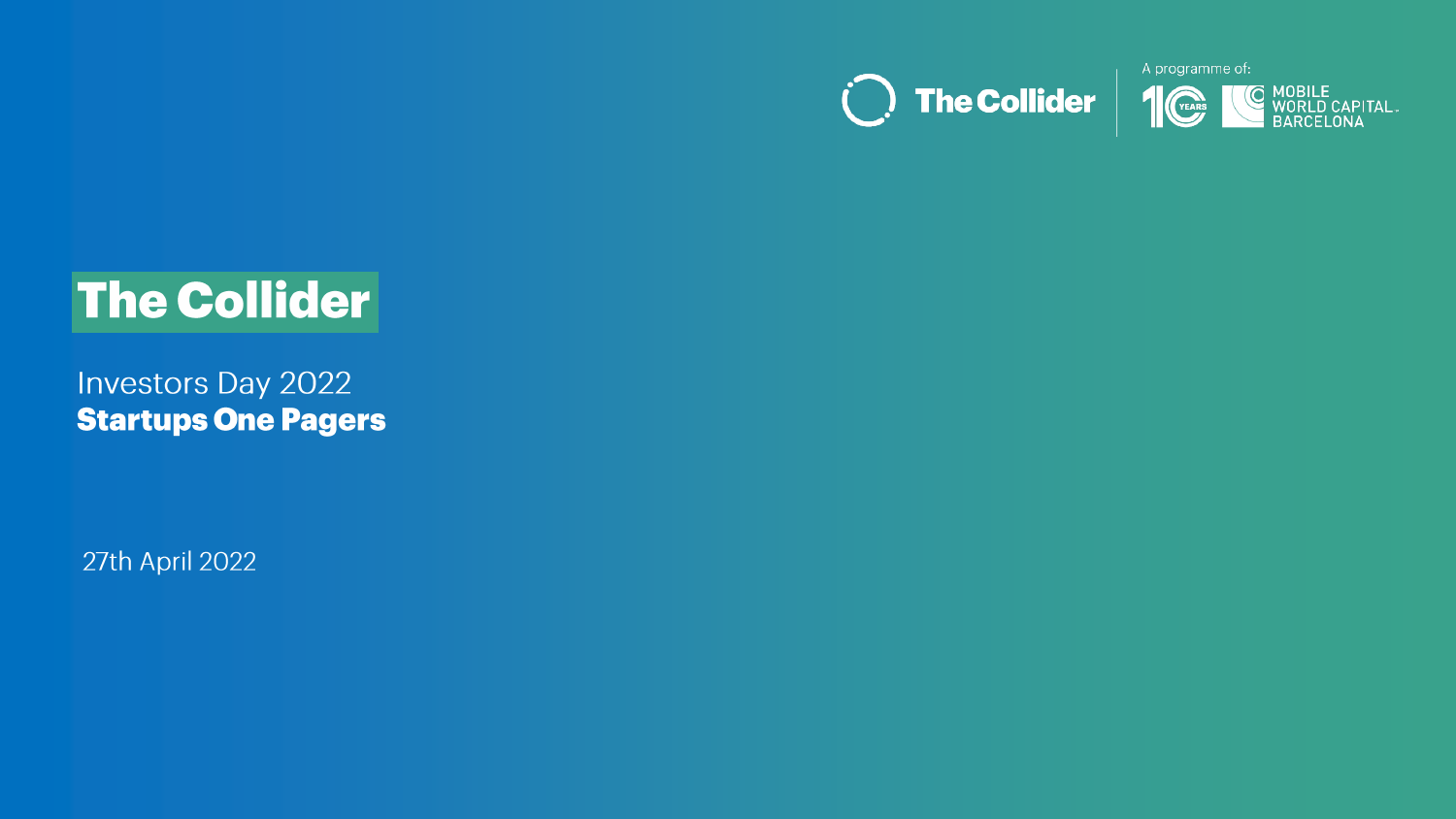# **EROOTS ANALYTICS**- Disruptive analytics for a new reality in Power Grids



**Team:**

# **The Collider**

### **Sector: Utilities <b>Technology: Power Grids Analyitics**

#### **Description:**

eRoots Analytics will provide a breakthrough power grid analysis software platform specifically developed for grids with high penetration of Power Electronics, such as those of Wind or Solar Photovoltaic generation.

Although the dynamics of power networks have been radically transformed in recent decades with the gradual penetration of renewables, the main analysis solutions available commercially are just incremental adaptations from the same techniques which have been used in conventional Power Grids. eRoots Analytics will produce a software analysis platform for Power Grids which can tackle its main analysis needs, even when the penetration of Renewable Energies and Power Electronics is high. The solutions provided by eRoots will have the highest level of accuracy in the industry, but at a much lower computation cost. For comparison purposes, a short circuit analysis of a relatively small Power Grid could take 30-40 minutes using the best accuracy performer, while with eRoots it could be computed in 0.1 seconds.

eRoots aims to reach ~5M € revenues by year 5 in the 3B € (10% CR) Power Grid software market, with a 64% estimated EBITDA margin, with the low CAPEX investments of software companies.

**Stage**: Seed **Funding sought**: 250k€ < 500k€

Why to invest: The new geopolitical situation brought about by recent events will drive a radical shift in the global energy market map, with an even greater acceleration into renewable electricity generation (>20% CAGR, pre-Ukraine war). Current Power Grid analysis software will not be able to meet the needs of this new reality, for which eRoots Analytics is positioned with the best global expertise and patented technologies. A business model based on recurring software license sales, supported by engineering services, will ensure >60% EBITDA profitability.

# **Jesús Fernández**, Co-founder and CEO. MBA MIT Sloan and PhD KIT (Japan). Founded 1 previous start-up which raised €6M. 6 years executive experience at Hilti. 3 years

management consulting at Bain & Company.

**Oriol Gomis**, Co-founder and Development Lead. PhD UPC. 20 years of related research, with 200+ papers, 3 books, 6 patents. Corporate projects with GE Wind, RTE, REE, Alstom

**Eduardo Prieto**, Co-founder and Engineering Lead. PhD UPC. 18 years of related research with 55 papers, 3 book chapters, 4 patents. Corporate projects with Schneider, Siemens

**Marc Cheah**, Co-founder and Engineering Lead. PhD Cardiff University. FullStack Developer with 12 years of related reseach, with 21 papers and 1 book. Projects with Hyosung, RTE, REE.

#### **Contact + website:**

Jesús Fernández, CEO. jfernandez@eroots.tech

+34 600045743

[http://thecollider.tech](http://thecollider.tech/)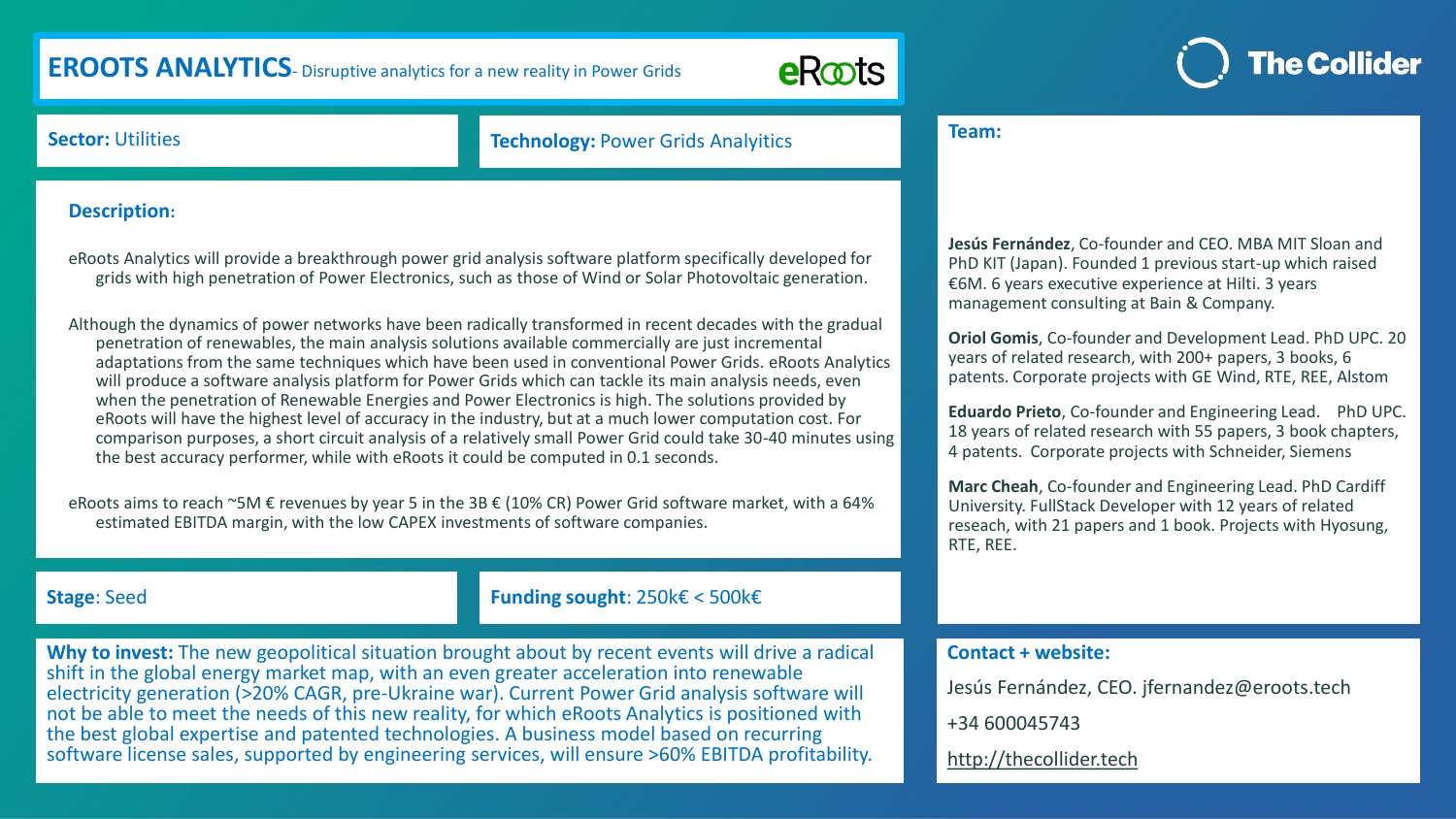## **JOLT** - Better performance for a better future





**Sector:** Cleantech / Green Hydrogen **Technology:** Electrodes / Coating

#### **Description:**

JOLT´s technology consists of a one-step ultrafast method to manufacture self-supported electrodes for use in hydrogen producing electrolysers and fuel cells. The process produces metal oxides with significantly improved performance at a reduced cost.

JOLT´s process can be applied to different applications involving the coating of surfaces for electrochemical applications and offers a new technology that will be competitive in the  $\epsilon$  multibillion electrolyser & fuel cell markets.

JOLT´s technology has been classed as disruptive for the hydrogen market by energy consultancy, i-deals (a Spanish energy consultancy and subsidiary of Everis / NTT Data, Japan: https://i-deals.es).

#### **Team:**

**Leon Rizzi**, CEO. +25 years C-level in global technology companies. Founded 2 succesful startups

**Arturo Vilavella**, COO. Chemical Engineer. +20 years of experience in operations, factory management.

**Alberto Bucci**, CTO. Post-doc Chemist. Developer of the technology

**Julio Lloret**, Chief Scientist. ICREA Profesor of Chemistry. 2 technology spin-offs.

#### **Stage**: Series A **Funding sought**: 2.5M€

#### **Why to invest:**

- Achieve the global goal of 1.5 \$/Kg of green H2 (equaling the current cost of fossil fuels)
- Increased durability and robustness of electrodes
- Significant increase in energy efficiency of electrolyzers and fuel cells
- Faster manufacturing process with marked decrease in production cost. Lower energy consumption and easily scalable

#### **Contact + website:**

Leon Rizzi, CEO. [lrizzi@jolt-solutions.com](mailto:lrizzi@jolt-solutions.com)

+39 351 913 9319

[http://www.jolt-solutions.com](http://www.jolt-solutions.com/)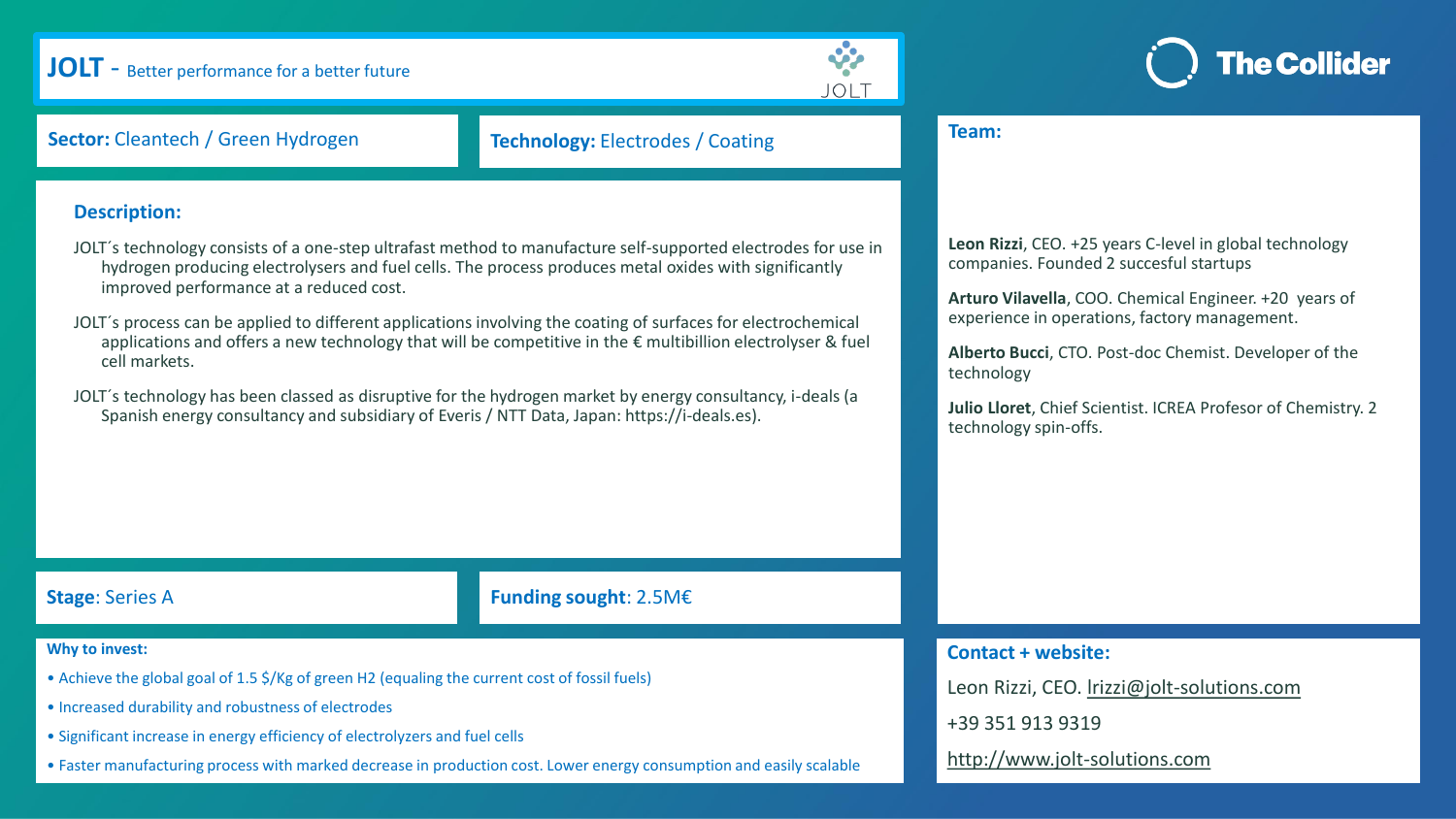# **UNISCOOL** - The Green Digitalization





**Sector:** Industry 4.0 **Technology:** Hardware

#### **Description:**

UniSCool is a patented Direct-to-Chip Cooling solution that reduces electrical consumption between 30-70 % increasing reliability and components lifetime up to 20%.

Problem: The accelerated growth of data processing during the last decades has increased the need to attend to thermal loads in a more efficient and sustainable way. Solution : innovative liquid cooling self-adaptive heat sink capable of efficiently adapting the distribution of its heat extraction capacity to time-dependent and non-uniform heat load scenarios.

Target market Data centers and advanced semiconductors manufacturers

Applicability: Repeatable, scalable and simple design which can be easily implemented.

Versatility: The heat solution design can be adapted to a wide range of applications. Potentiality: Increase performance of fast-growing applications (AI, VR, autonomous cars, etc.)

Business model: Licensing and manufacturing solution.

### **Stage**: Seed **Funding sought**: 500k€ < 1.000k€

**Why to invest:** UniSCool has an unique patented technology, with a strong value proposition ahead of any competitor in market that arrives in the right moment with a great industry feedback and with an incredible team committed with the project since 2016.

The opportunity is huge, and our current metrics forecast a big growth in the next two years, doubling revenues and attracting VCs and CVCs to invest in next round.

# **Ramón Jiménez, CEO.** ICAI Industrial Engineer. CEO Acciona Ind, Cobra, MD ABB. 25 years experience creating & growing

companies.Energy, industrial, water & environment, services. **Montse Vilarrubí .COO.** PhD Industrial Engineer. Postdoctoral

researcher in thermal management systems. UniSCool patent creator. Trained in entrepreneurship & tech transfer.

**Jerome Barrau PI** PhD Industrial Engineer. UdL professor, experience in industry and thermal management research. UniSCool patent creator, owns 3 patents as co-inventor.

**Luc Fréchette PI** . PhD Aeronautics & Astronautics, Mechanical Engineer. UdeS professor, Canada research chair of microfluidics and power. UniSCool patent creator, cofounder of 2 spin-offs.

#### **Contact + website:**

Ramón Jiménez, CEO. rjimenez@thecollider.tech

**Team**:

+34 659 964 780 | [http://thecollider.tech](http://thecollider.tech/)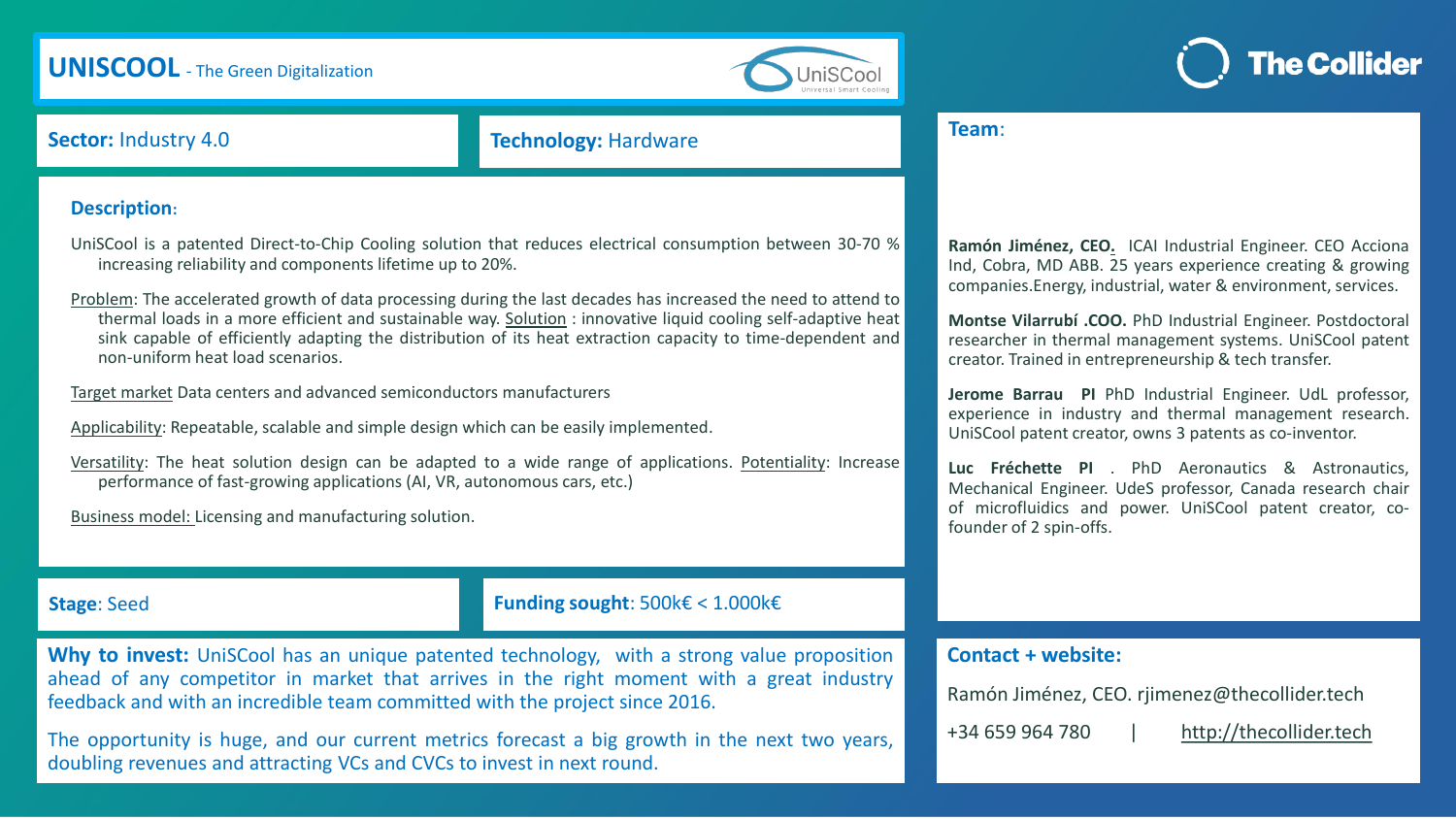# **DEEP DETECTION**

Detect whatever you want: Photon Counting x-ray cameras for industrial inspection



### **Sector:** Industry 4.0; Semi-conductor Photonics **Technology:** Hardware, X-Ray Camera

### **Description:**

There is a global demand for two unmet needs in inspection markets:

- 1. Detect low density objects: plastic, bones, fish-bone, crop debris.
- 2. Characterize objects: composition (e.g. amount of fat in meat, fruits maturation)

We have the world's first solution to do both these factors in real time, on continuous inspection lines from high-speed food production to detailed security scans. The particle physics technology has been adapted to the economics and performance needs of industrial line scanning. The tech, "multi-spectral x-ray", requires a unique know how of physics, engineering, applications and business, which our team has.

While our potential competitors are anchored in legacy x-ray or expensive science and medicine solutions, we are ready to go big with industry: x3 better detection through ultra sharp images and deep learning AI, and precise compounds identification.

Photon counting patent in USA, Europa, Japan and China let us obtain ultra sharp images in processes at high speeds. The objective is to close global commercial agreements with inspection machine manufacturers during Q3-Q4 2022.

#### **Team:**

**David Cuidad**, MBA (EAE). Business leader in technology and industrial sectors. Founded four companies: SIMPPLE, Populetic, Infinitum Projects, Woices (1 exit, 2 live, 1 close).

**Colin Burnham**, Masters (UPC). Innovation & technology commercialisation leader behind some of the worlds famous brands. Previous board member @PepsiCo Iberia and Europe SSA.

**Jose Gabriel Macias**, PhD Electronics Engineer (UAB) Designer behind the microchip for Deep Detection. Expert in ultra low power and noise.

**Mokhtar Chmeissani**, PhD Particle Physics (Uni Michigan). Research and technology transfer at CERN and IFAE. Multienergy detector expert.

**High Energy Physics Institute** patent licensor, renowned in sensor research and manufacturing.



### **Stage:** Seed **Funding sought:** 2M€

**Why to invest:** The industrial X-Ray camera market in global F&B can be penetrated very quickly due to standard form factors and interfaces. We focus on 3 growing markets: industry, recycling and security. A large number of clients purchase from a few suppliers tied to legacy technology. We already have 14 recurring worldwide clients very keen to participate in our industrial program, they can generate direct sales of 7-14 M€/yr. Profitable B2B business model. Right Time: technology developed and protected, clear market needs and the right team to deliver this tech in the targets markets. Photon Counting patent granted.

David Ciudad, CEO david@deepdetection.tech +34 680256185

Colin Burnham, COO colin@deepdetection.tech +34 690 160063

[www.deepdetection.tech](http://www.deepdetection.tech/)

**The Collider**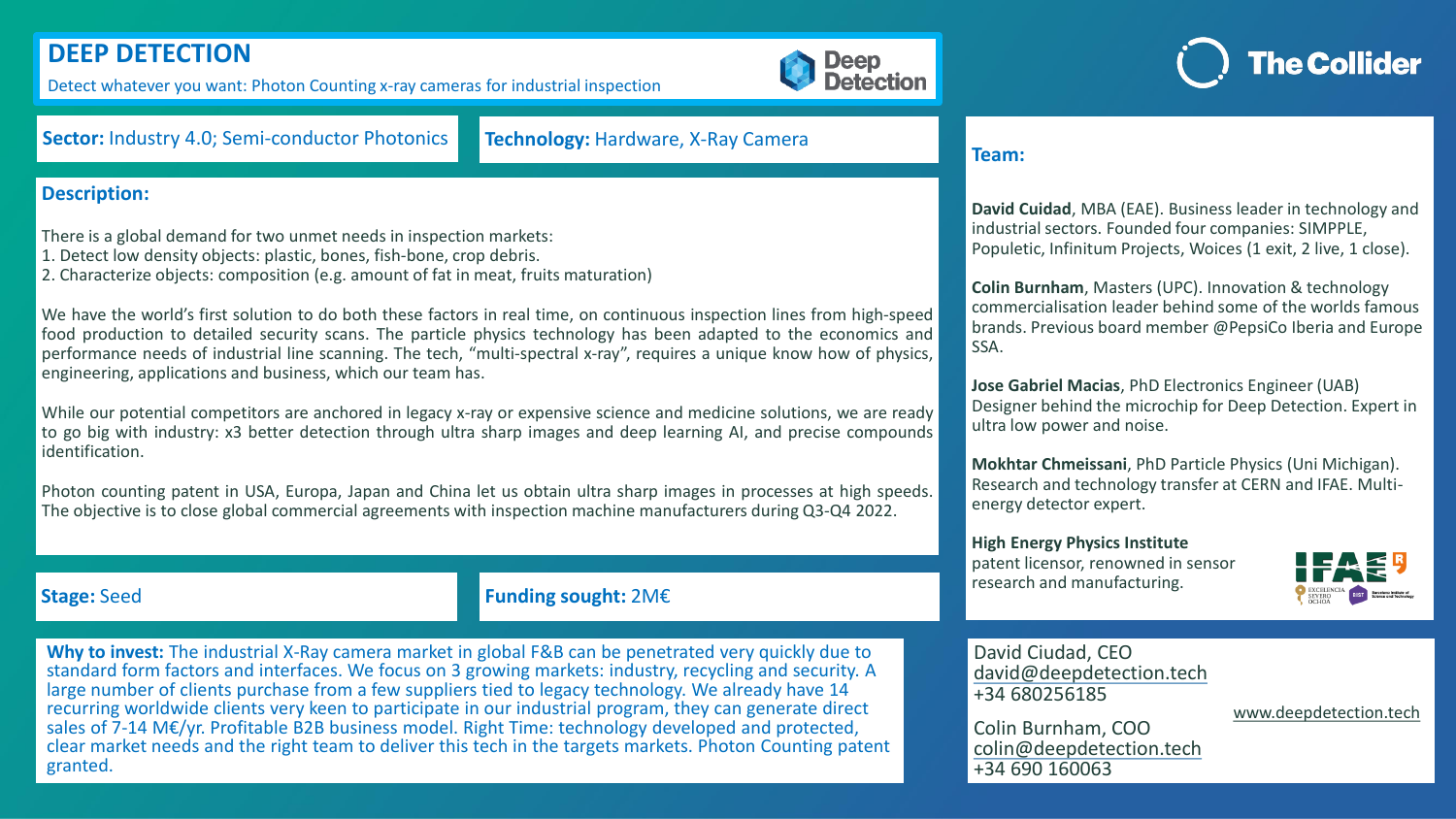# **COOLING PHOTONICS** - Cooling without energy consumption and pollutionº



### **Sector:** New Materials **Technology:** Nanotechnology

### **Description:**

COOLING PHOTONICS provides passive cooling solutions that reduce energy consumption, with zero carbon emissions, increasing systems performance whilst decreasing operating costs.

Our products, applied on any surface hotter than the ambient, dissipates heat in form of infrared radiation in the most efficient manner, reducing its temperature, even under direct sun.

Our technology dissipates up to 250 W/m2 for machines or devices that are 50°C above the ambient temperature (250W/m2 is 30% of the heat that arrives from the sun to the earth). Under this conditions, our film can reduce the temperature of the device from 5 to 20ºC depending on the properties of the material where you install it.

Our solution is simple, efficient, cost-effective, scalable and environmentally friendly.

**Stage:** Seed **Funding sought:** from 500k to 750k

### **Why to invest:**

Potential (of the technology and team) to reduce energy inefficiencies and costs sustainably, contributing to solve Climate Change through a clear business opportunity.

**Team:**

**Javier Achiaga**, co-founder&CEO. ESADE MBA, Civil Engineer.

**Juliana Jaramillo**, co-founder&CTO. PhD Physics & Energetics. ICN2 Senior Researcher. Patent Inventor.

**Antonio Cuenca**, co-founder&COO. Telecommunications & Industrial Engineer.

**Alejandra Jacobo**, PhD Materials Science.

**Neffer Gómez**, PhD Chemistry.

**Nikos Kehagias**, Advisor and collaborator, PhD Physics. Nanoimprint lithography expert. Patent Inventor.

**Contact + website:** 

[javier@coolingphotonics.com](mailto:javier@coolingphotonics.com)

<https://www.coolingphotonics.com/>

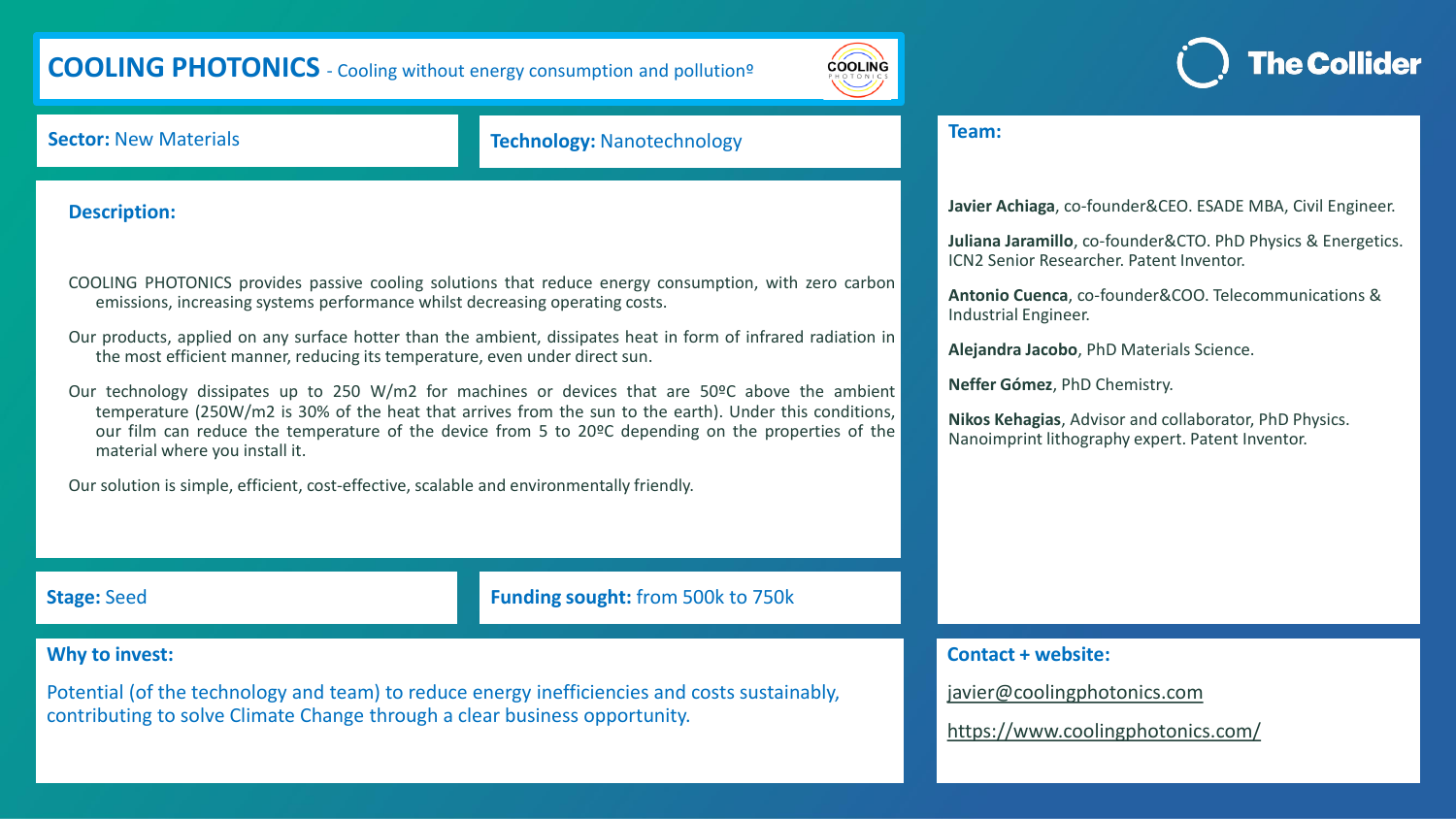# **EPHION HEALTH** - We measure mobility



## **Sector: DIGITAL HEALTH Technology: AI, Wearables**

#### **Description:**

Ephion Health, a spin-off from Eurecat and Hospital Sant Joan de Deu, has developed a platform to monitor the clinical evolution of patients using wearable sensors and artificial intelligence algorithms. Mobility is a key indicator of disease severity, progress, and efficacy of therapy.

Traditional methods to measure patient mobility are subjective and imprecise.

Current solutions based on wearables rely on proprietary hardware as the only source of health data. These systems do not offer a complete picture of the patient's health and the data they provide is difficult to interpret by doctors.

Ephion Health product integrates data from multiple wearables, analyses it with artificial intelligence and provides a disease specific score of patient health status. Our clients are hospitals (clinical practice) and pharmaceutical companies (clinical trials). In both cases our technology can be used in the hospital or remotely.

**Stage: Seed Funding sought:** €300K

#### **Why to invest:**

Ephion Health will lead the digital transformation of clinical mobility assessments. Our products will improve the lives of millions of patients. We expect to have revenues above €40M in 5 years based on the first 4 products (DMD, MS, Frailty and Orthopedics). We envisage to start selling our first Medical Device certified product at the start of 2023, and then one new product every 6 months. Probable exits include Ephion Health being acquired by a Pharmaceutical Co. or a large wearable devices manufacturer.

### **Team:**

**Quique Llaudet, CEO.** PhD, MBA, 20 years of international experience in the sector, founded 4 startups (2 failed, 2 ongoing), raised 5M€ in three funding rounds (Sarissa Biomedical, NLAB Bioscience, Linda Drinks, Leukos Biotech).

**The Collider** 

**Mireia Claramunt, CTO**. PhD, researcher from the Digital Health Unit of Eurecat. Technical leader of the EIT Health project where Ephion's technology was developed.

**Joe Zakzeski, COO**. PhD, researcher turned entrepreneur with corporate experience at BASF HQ.

**Sebastian Idelsohn, CSO**. PhD, his work experience covers the academic and the industry health sector. Project leader of the EIT Health project where Ephion technology was developed.

#### **Contact + website:**

Quique Llaudet, CEO quique@ephion.health +34 634270335 <https://www.ephion.health/>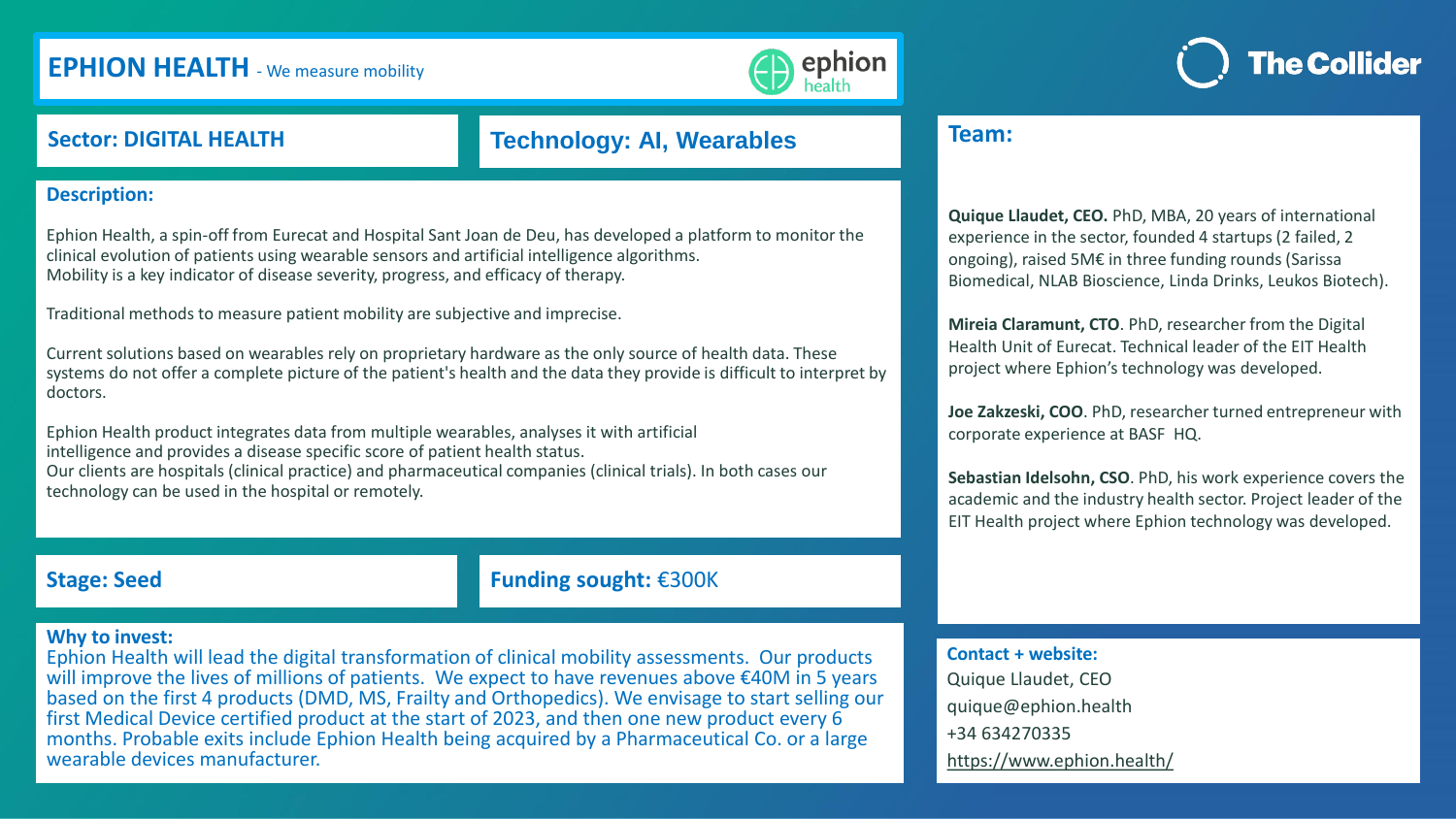## **EXHEUS –** The world's most sophisticated health report based on RNA

# exheus

# **The Collider**

**Sector:** Digital Health **Technology:** RNA-Seq & AI

#### **Description:**

EXHEUS has created a unique health intelligence report that analyses the expression levels of the 22.000 genes of the genome through RNA sequencing and AI. RNA levels reveal how the genes are activated and switched on or off, giving to the client a completely new level of understanding of the body's function. The information obtained from the RNA levels is the basis of the lifestyle personalized recommendations that are provided in the report.

We are the world's first commercial DTC genetic test that analyze the whole RNA in blood samples of healthy vs unhealthy people. That means that the test have the technical capabilities to determine the expression levels of the 22,000 genes of our genome. Unlike DNA test, that only offer probabilistic information and are only performed once in a lifetime, our RNA tests provide real information on gene activation and can be performed on a recurring basis as many times as necessary. In addition, DNA is immutable while RNA constantly changes depending on lifestyle, so it is possible to carry out various analyzes over time to see how the activation of genes evolves.

RNA analysis gives gene expression (GE) information to measure the changes your body undergoes over a period depending on the actions carried out.

### **Stage:** Seed **Funding sought:** 500k€<1M€

#### **Why to invest:**

We are generating revenue and preparing the company to grow during 2022 around Spain being the market leader in the DTC genetic test sector. We are also planning the clinical study to obtain the CE & FDA certificate in order to allow us to enter the US market, which market size is about 255B\$ with a CAGR of 8,2%

#### **Team:**

We have a multidisciplinary team of 11 people in the areas of bioinformatics, genetics, nutrition, sports, marketing and business. Our founding team consists of:

- **Teresa Tarragó**, CEO. PhD & MBA ESADE. 20 years of experience in the health sector. Founder of Iproteos (1 exit) and Accure Therapeutics. Raised 13M€ in 3 funding rounds.
- **Pol Cervera**, COO. Marketing & Communications expert. More than 5 years of experience working with startups in more than 3 countries.
- **José Manuel Soria**, CSO. PhD IRO. 30 years of experience in genetics and omics Big Data. Director of Genomics of Complex Diseases Group of the Sant Pau Hospital Research Institute. (GenIncode, LeoPharma, Boehringer Ingelheim).
- **Alexandre Perera**, CTO. PhD UB. 20 years of experience in Artificial Intelligence & Big data applied to biotech projects. Founder of 1 Startup.

### **Contact + website:**

[www.exheus.com](http://www.exheus.com/)

[pol.cervera@exheus.com](mailto:Pol.cervera@exheus.com)

[hola@exheus.com](mailto:hola@exheus.com)